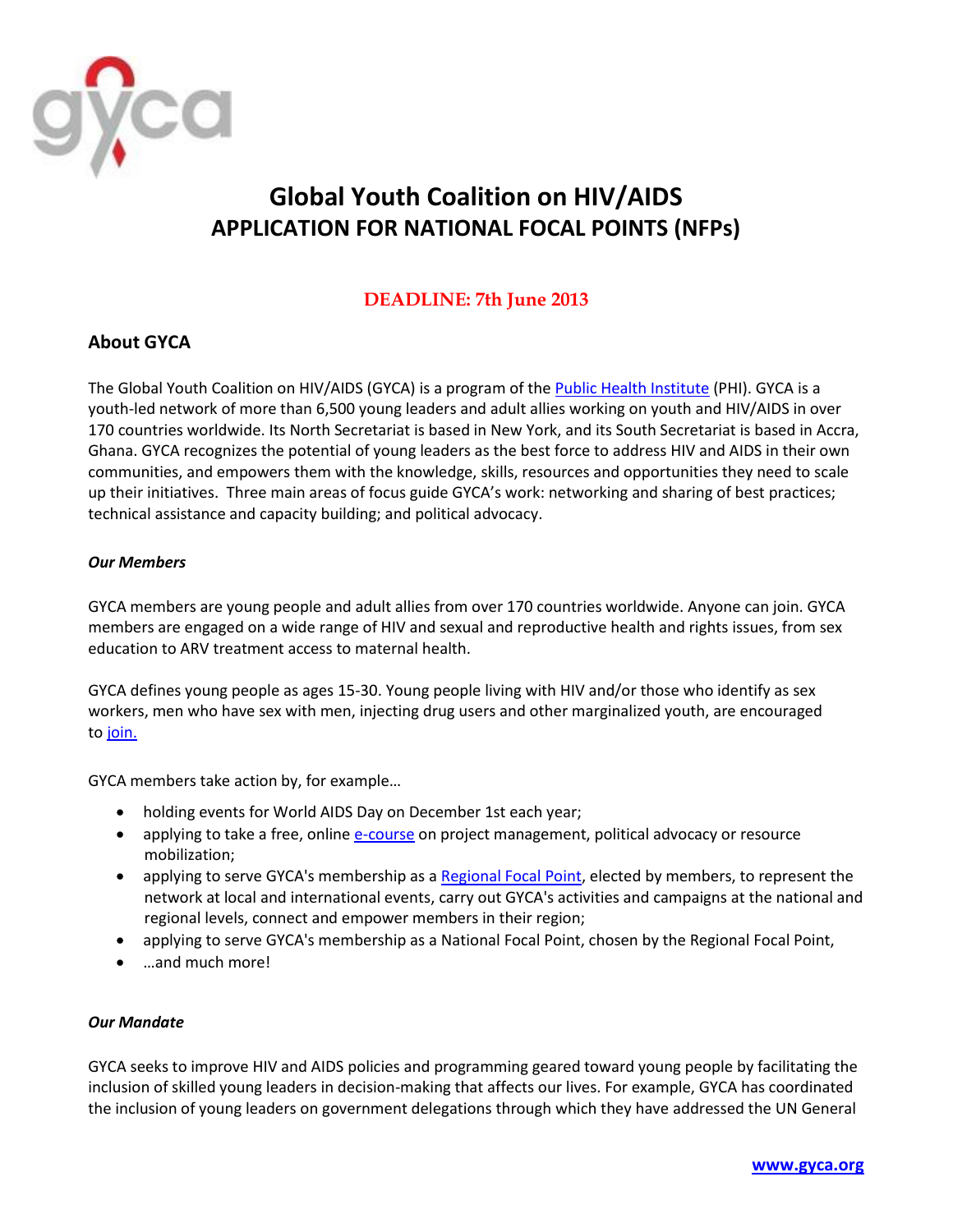

Assembly and dialogued directly with Ministers of Health and Education. GYCA has secured prominent advocacy opportunities for powerful young leaders affected and infected with HIV, such as the opening ceremony and plenary sessions at International AIDS Conferences. GYCA also connects young people to positions in their countries from which they can affect great change, such as employment with National AIDS Control Organizations, heading NGOs and designing effective prevention and outreach programs.

## **AREAS OF FOCUS**

#### *Capacity building and technical assistance*

GYCA members have regular access to training opportunities, internships, jobs, volunteer positions, grants, and scholarships, allowing them to reach their highest potential as change-makers. GYCA offers free month-long ecourses in Project Management, Political Advocacy, and Grant Proposal Writing & Fundraising to help young people more effectively conduct their HIV/AIDS work on the ground. Graduates receive technical assistance from GYCA staff and local members to implement their final project plan, and are linked to local members and allies in their own countries and communities. GYCA offers international, regional, and local trainings, e-groups, and speaking and publicity opportunities at prominent international events such as the bi-annual International AIDS Conferences during which GYCA is one of the lead organizers of the Youthforce program.

International public health events are crucial opportunities for training, networking, fundraising, showcasing successful work, and for advocating to high-level decision-makers to take action on HIV/AIDS interventions for and with youth. GYCA provides capacity-building workshops for youth before major events to train youth participants on advocacy, media outreach, technical aspects of the AIDS epidemic and other topics. GYCA members are frequently selected to speak on panels, plenary sessions, and to give presentations. GYCA also offers a special e-course on preparing conference abstracts and securing scholarships before major international conferences.

#### *Networking and sharing of best practices*

GYCA maps youth-focused HIV/AIDS initiatives and leaders through an online Global Directory. The Directory links young leaders together to collaborate for change. It is frequently used by governments, United Nations agencies, and NGOs to identify local partners to pool resources and to reduce the duplication of efforts. GYCA's online social networking platform, [TakingITGlobal,](http://www.tigweb.org/) has helped hundreds of thousands of young people to turn their ideas and ideals into collaborative action.

#### *Political advocacy*

GYCA provides spaces for members to work directly with their governments and the United Nations to create and influence HIV and AIDS national and international policy and programs that affect young people. GYCA works to measure progress and hold governments accountable to international declarations and national commitments to reduce HIV infections among youth, and to ensure access to sexual and reproductive health information and services including comprehensive sex education, condoms, HIV testing, and youth-friendly health clinics.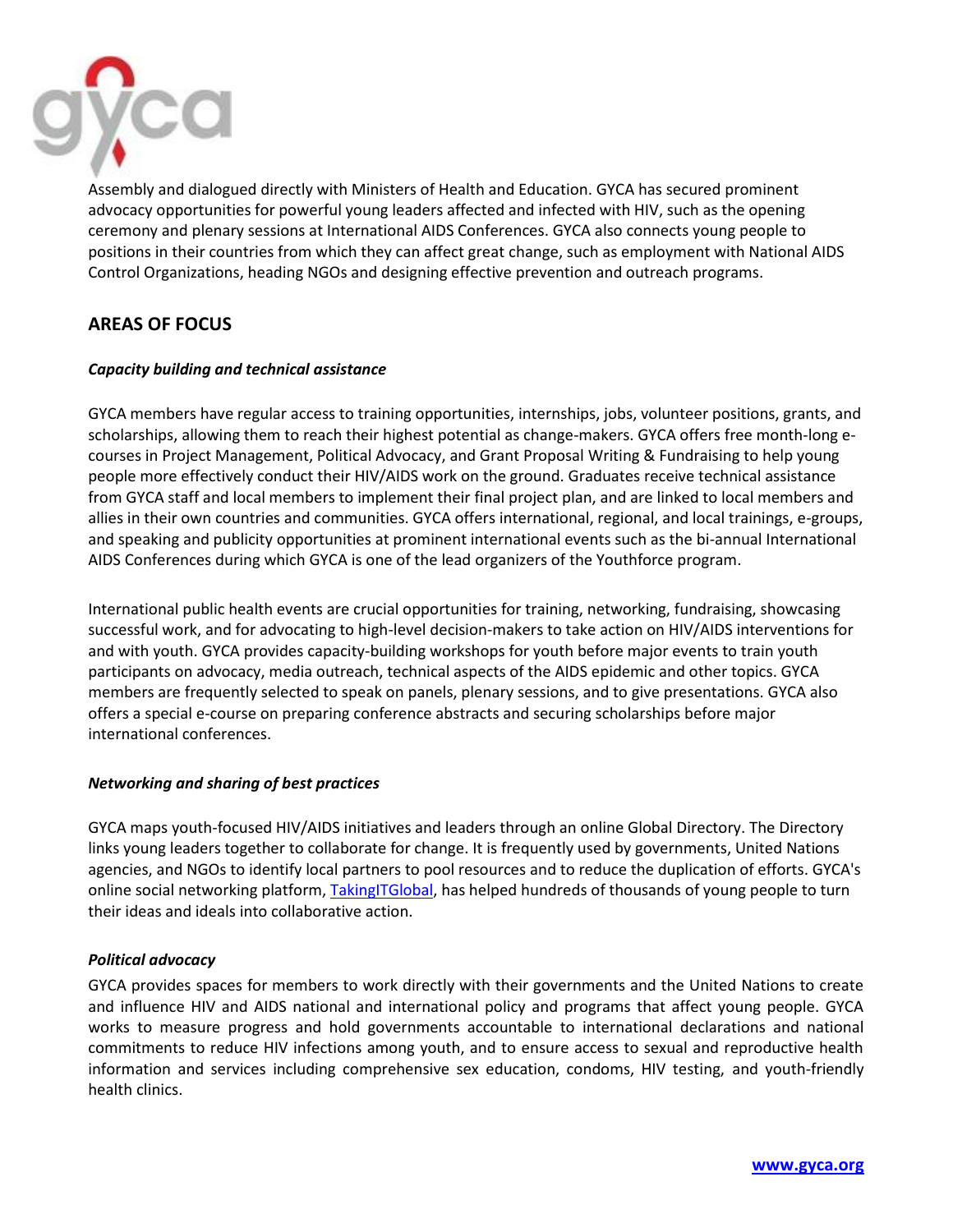

GYCA divides the world into 12 regions and recruits an RFP to represent each. These regions are:

- Eastern Europe and Central Asia
- Middle East and North Africa
- West Africa
- Central Africa
- East Africa
- ❖ Southern Africa
- ❖ South Asia
- Asia Pacific
- Latin America
- The Caribbean
- North America
- Western Europe

## **About PHI**

The Public Health Institute (PHI) is an independent, 501c(3) non-profit organization based in Oakland, CA and Washington, DC, with four decades of experience dedicated to improving the health, nutrition, well-being and quality of life for people around the world. PHI is expert in building local capacity, influencing health policies, and training health leaders and advocates at community, state, national and international levels. Known for strong leadership development, innovation and technical depth, PHI today has more than 600 employees in 26 countries. PHI, which works in partnership with local and international organizations around the world to ensure culturally-relevant, locally-driven and sustainable programs and policies, is guided by the belief that health is a fundamental human right and that just societies ensure equitable health outcomes for everyone.

## **THE FOCAL POINTS PROGRAM**

GYCA is committed to working with and for key affected populations of youth, such as young people living with HIV, injecting drug users, men who have sex with men, sex workers, young women, and youth in resourceconstrained areas, and aims to create meaningful youth-adult partnerships. We work closely with 12 young community advocates serving as Regional Focal Points and approximately 50 serving as National Focal Points globally.

**GYCA is currently recruiting National Focal Points (RFP) for a two-year term. Each term, the NFP undergoes a mid-term review (to take place in at the end of that year) to assess and confirm each NFP for the following year.** This is a call to all young people interested in taking a leadership role with GYCA by applying to be a GYCA NFP. Please look at the information and criteria listed below and fill out the application if you are **interested, committed, and eligible**.

#### **Principle Functions of National Focal Points:**

As a relatively decentralized network, GYCA relies upon the enthusiasm and commitment of its members to steer and develop the Coalition. The principle function of the NFPs is to engage GYCA members within their country, organize local meetings, events, and campaigns, and assist in mapping and networking. The NFP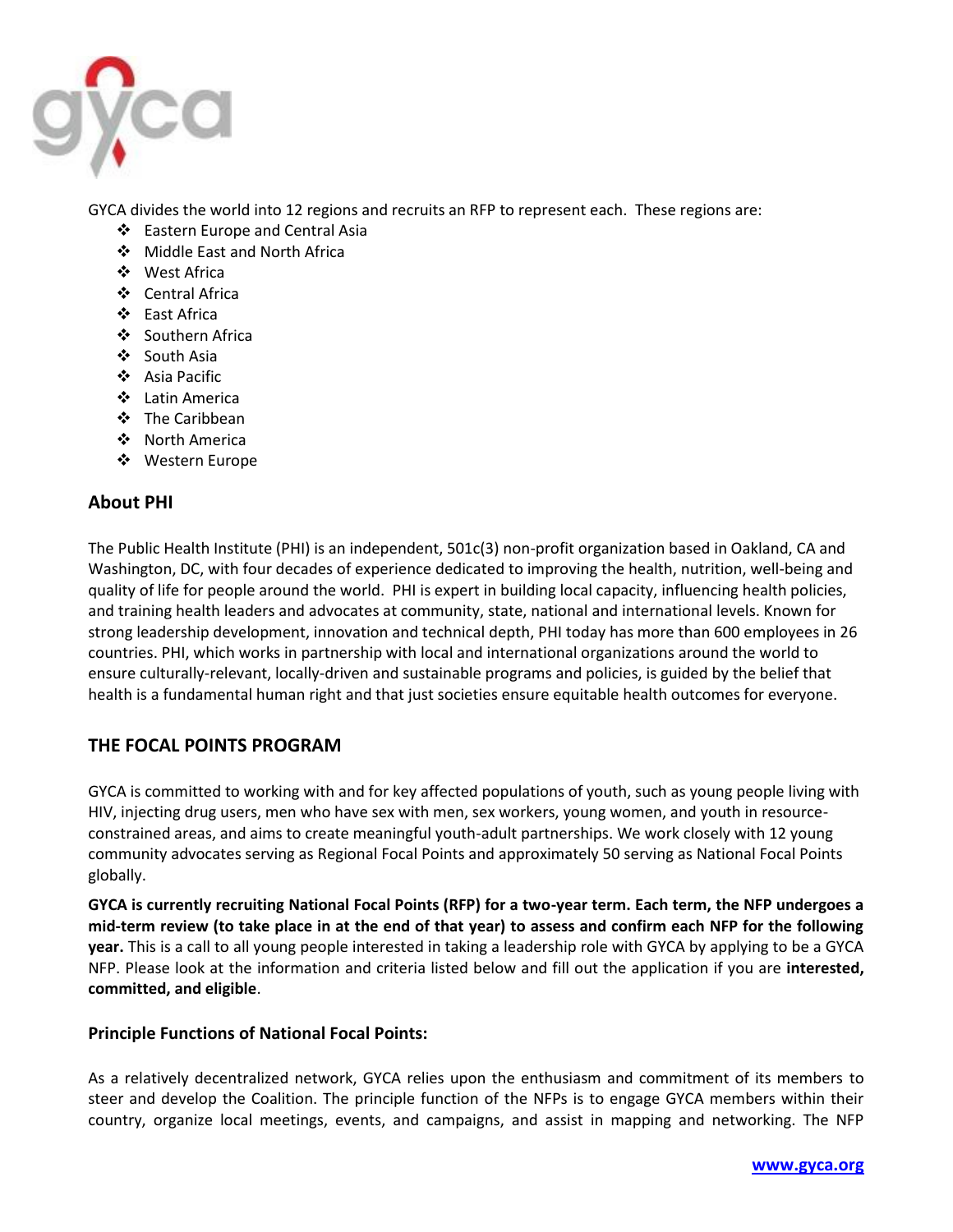

should believe in GYCA's overall goals, operate from a framework of human rights, have experience in an HIV/AIDS related field and be committed to GYCA's growth and sustainability.

Additionally, NFPs are responsible for building a cohesive national network within their countries that will collectively form the regional network through existing GYCA membership, through local NGOs and grassroots organizations, and through international partnerships with organizations that work in the region on youth and HIV/AIDS issues. The RFP along with GYCA secretariats will provide technical support in fundraising efforts led by NFPs to subsidize their own costs and will assist them in finding funding opportunities.

Ideally, NFPs should work out of a host organization and should be willing to help introduce GYCA to their local networks and community resources. Additionally, GYCA seeks NFPs that can commit to at least a one-year contract on a voluntary basis, after which they are strongly encouraged to re-apply. **Benefits:**

Although all the NFP work is primarily voluntary, the role is provided with a variety of visibility and networking opportunities. NFPs have been and will be offered complimentary opportunities to represent GYCA and their regional work at international conferences and events, to take part in regional and international trainings, and so on. GYCA Secretariats and RFPs also assist in supporting NFPs' local projects whenever possible. Since GYCA is a young but growing coalition, NFPs have a significant degree of input into GYCA's regional activities and programming.

#### **Duties and Responsibilities of NFPs:**

- Keep in regular touch with GYCA- RFP and update him or her on a monthly basis through brief reports;
- Together with RFP, develop a work plan and adhere to it;
- Be available for strategic meetings (online, by phone, or in person) with other members of your regional team;
- Reach out to other GYCA members in your country to organize events, trainings, and campaigns;
- Organize local gatherings with youth and inform them about opportunities, events and resources. NFPs will be assisted in this process by our strategic partners, and may be able to use the facilities of UN country offices and local NGOs;
- Undertake outreach and communication with GYCA members in their countries, to ensure equal focus and representation related to national needs, challenges and activities;
- Represent GYCA and its objectives of empowering youth working in HIV/AIDS at any relevant national conferences and events;
- Conduct research on organizations working in their countries on youth and HIV/AIDS issues, make contact with such organizations, and include them in GYCA's interactive global directory of youth HIV/AIDS organizations and programmes; do inform your RFP through the brief monthly reports
- Assist GYCA in its ongoing efforts to reach marginalized youth at the grassroots level;
- Contribute material for the bi-monthly newsletter, GYCAWire
- Contribute national HIV-related news and relevant resources for the GYCA website
- Submit a brief report and pictures of conferences/important meetings attended;
- Contribute to capacity building including partaking in available GYCA e-courses, where possible, translate and/or facilitate the e-courses;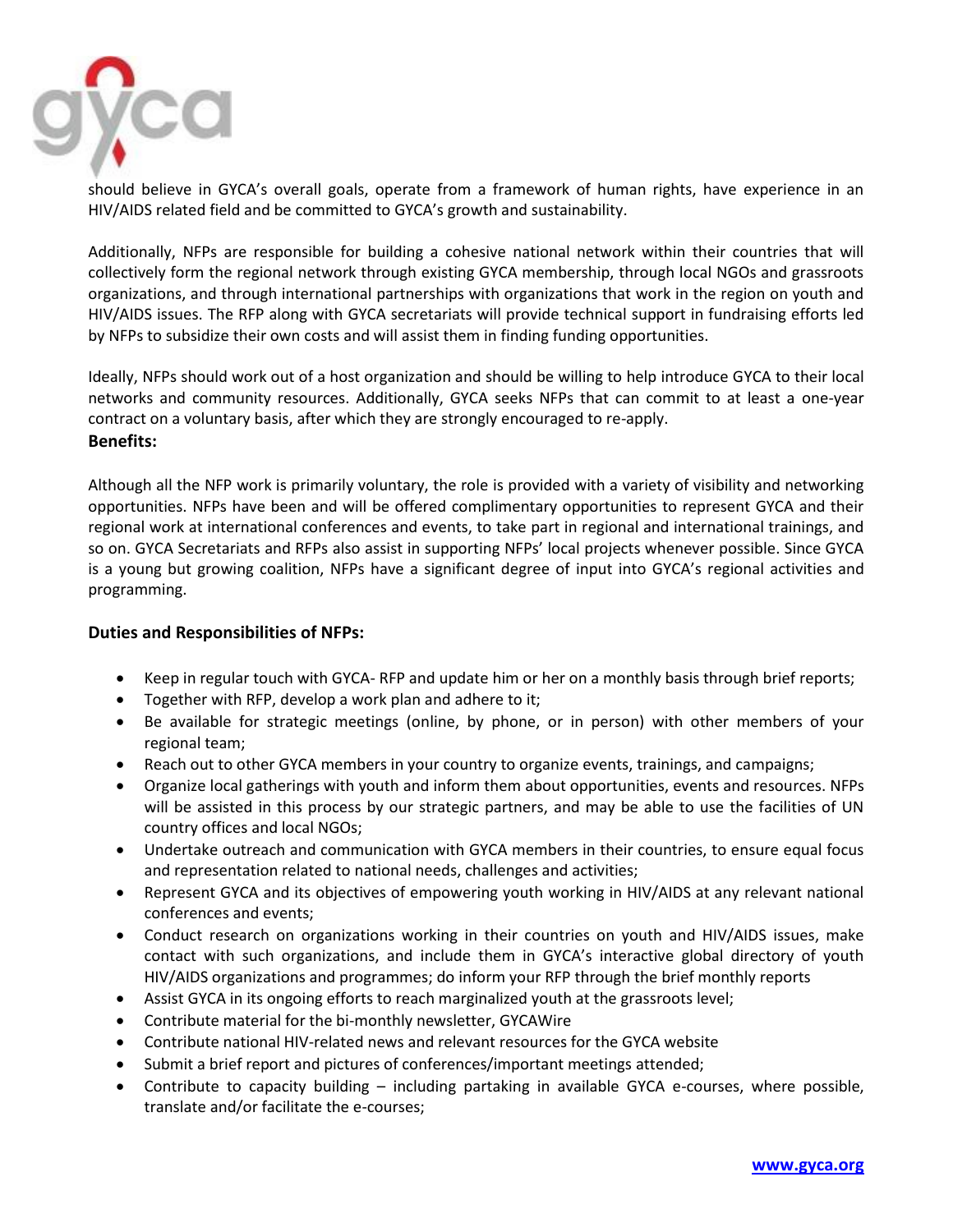

 $\overline{a}$ 

- Inform your RFP of future travel plans or absence in advance.
- It is strongly encouraged that you build strong working relationships with your National HIV/AIDS Commission/Council/Department
- Participate in a Regional Chat with your RFP
- Identify funding opportunities in your country and inform your RFP and GYCA staff about it to assist in building those partnerships
- It is strongly suggested that you keep records of all contacts and information as NFP to share with other NFPs and staff when requested

## **VI. Criteria for Application:**

- $\bullet$  Be a GYCA and TIG member with a detailed profile<sup>1</sup>
- Candidate is a youth aged 18-26;
- Has reliable internet access, at least every other day (4 days a week);
- Can use Microsoft Word and Internet effectively;
- Is willing to work on a voluntary basis for about 5-8 hours per week;
- Commitment for at least a year
- Can understand and communicate effectively in English<sup>2</sup>;
- Works with youth and with vulnerable populations;
- Professional, responsible attitude, working well with others;
- Agrees to consult with GYCA Staff before using GYCA's logo and materials and regarding sensitive communication;
- Works with a registered, credible organization (or has significant experience) working on youth and HIV/AIDS;
- Focus on HIV/AIDS and/or on related focus such as sexual and reproductive health, development, poverty, or human rights;
- In or near a capital or major city (essential for networking with UN, government and NGOs);

<sup>&</sup>lt;sup>1</sup> Become a TIG member by going to [www.takingitglobal.org](http://www.takingitglobal.org/) and signing up for free.

<sup>2</sup> The majority of GYCA and the international HIV/AIDS community's communication is in English, though in some regions (Latin America, Central Africa) other languages are primarily used, and so English fluency is not required. Applicants with fluency in Spanish, French, Arabic, Russian, Kiswahili and other languages are encouraged to apply.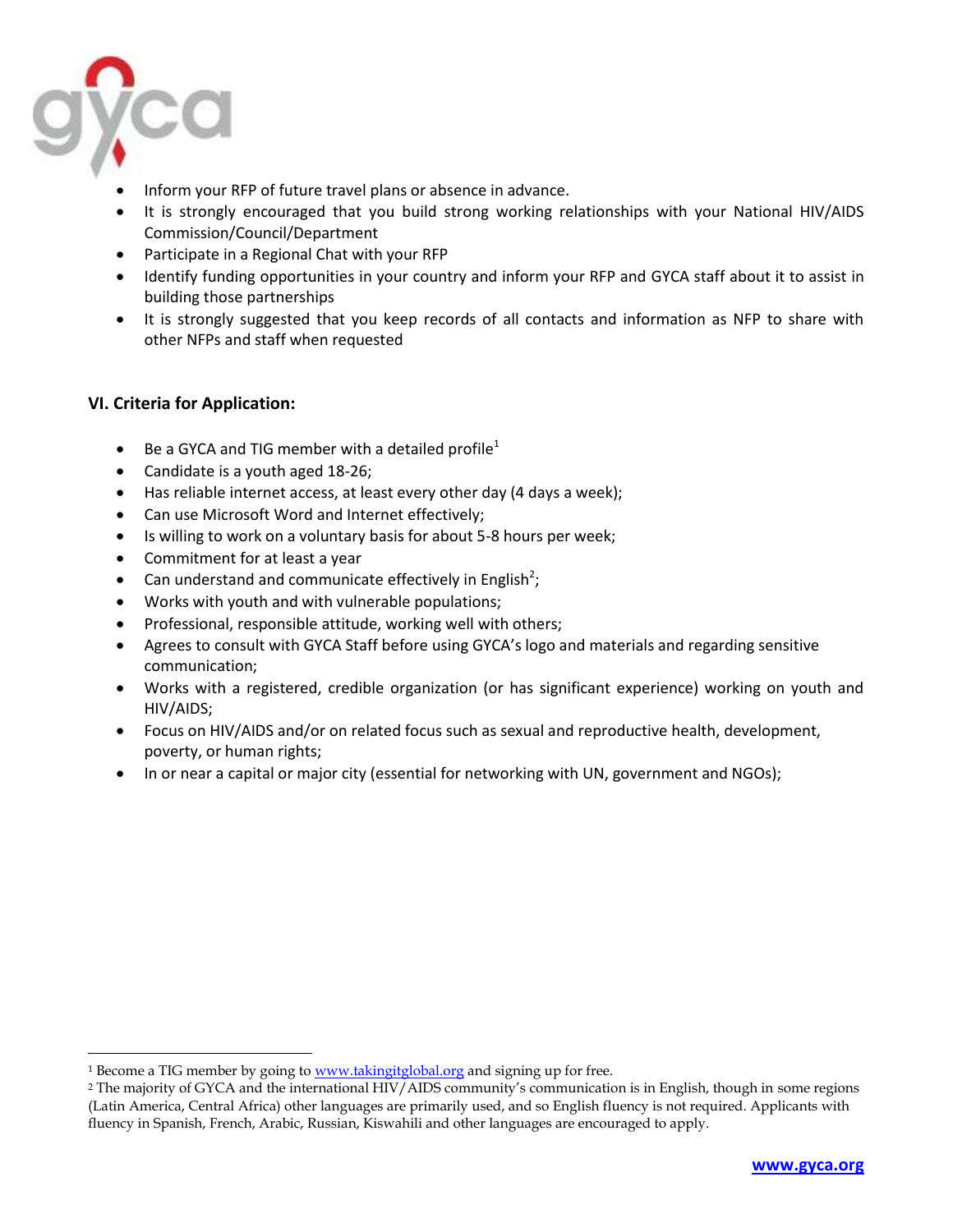

## **IMPORTANT APPLICATION SUBMISSION INSTRUCTIONS**

## **DEADLINE: 7th June 2013**

## **Please send your application form to [amila@gyca.org](mailto:amila@gyca.org) (Amila Rajapaksha – RFP South Asia)**

Thank you! We look forward to receiving your applications!

*GYCA is committed to ensuring that all applicants receive fair and equal treatment regardless of gender, sexual orientation, disability, race, religion, age, marital status, ethnic or national origin, or any other characteristic. Youth under 24 yrs and those living with HIV and/or AIDS are encouraged to apply.*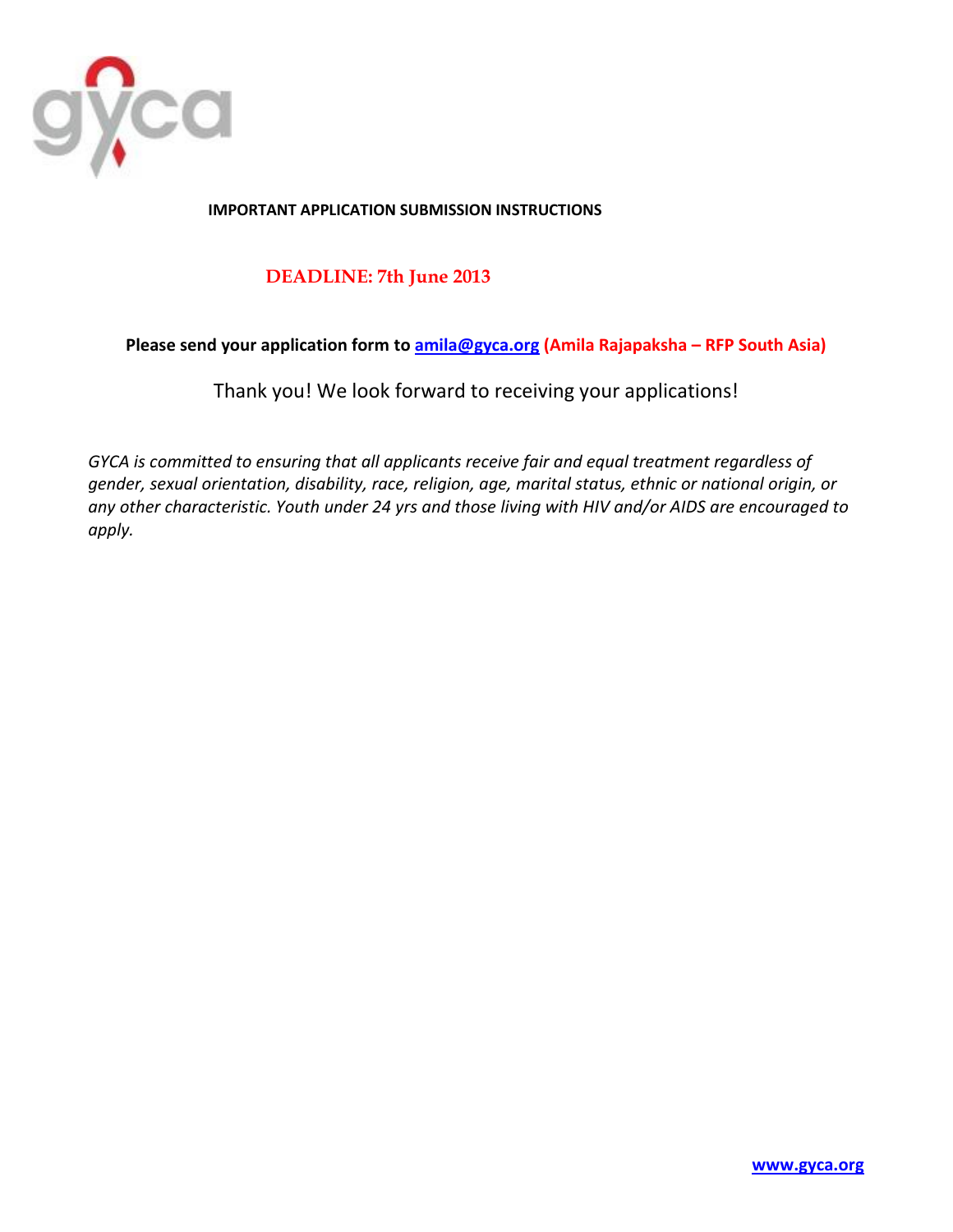| Please do not write here. This<br>space is for GYCA use only. |
|---------------------------------------------------------------|
| AF#:                                                          |
| File $\#$                                                     |

# **APPLICATION FORM**

**NFP**

**National Focal Point**

\* = REQUIRED FIELDS: (YOU WILL BE DISQUALIFIED IF YOU DON'T RESPOND TO THE REQUIRED FIELDS)

| Part - One: To be filled by the applicant                                                                                                                             |                                                                                                           |                       |  |  |
|-----------------------------------------------------------------------------------------------------------------------------------------------------------------------|-----------------------------------------------------------------------------------------------------------|-----------------------|--|--|
| <b>Personal Information:</b>                                                                                                                                          |                                                                                                           |                       |  |  |
| * Name (First/Last):                                                                                                                                                  |                                                                                                           | * Region:             |  |  |
| * Age:                                                                                                                                                                |                                                                                                           | * Country:            |  |  |
| $*$ Sex:                                                                                                                                                              |                                                                                                           | * Phone/Ext:          |  |  |
| * TIG Username:                                                                                                                                                       | http://profiles.tiged.org/                                                                                | * e-mail              |  |  |
| <b>MOTIVATION:</b>                                                                                                                                                    | If you are not registered at TIG, please register here: http://www.tigweb.org                             |                       |  |  |
|                                                                                                                                                                       | * 1. What is your motivation for being an NFP to the GYCA? (Not more then 300 words)                      |                       |  |  |
|                                                                                                                                                                       |                                                                                                           |                       |  |  |
| Youth? (Not more then 300 words)                                                                                                                                      | * 2. Describe your HIV and AIDS related working experience and your experience of working with and for    |                       |  |  |
| 300 words)                                                                                                                                                            | * 3. How do you think you will be able to contribute to GYCA's Mission, Vision and Values? (Not more then |                       |  |  |
|                                                                                                                                                                       |                                                                                                           |                       |  |  |
| *4. Please describe how your appointment as NFP can support, develop and strengthen the country and<br>youths of the country you represent. (Not more then 300 words) |                                                                                                           |                       |  |  |
|                                                                                                                                                                       |                                                                                                           |                       |  |  |
| <b>ACCESSIBILITY:</b><br>*Are you affiliated with an organization or are you studying? Yes: $\Box$<br>No II                                                           |                                                                                                           |                       |  |  |
|                                                                                                                                                                       | *If yes, which organization or school you are affiliated with?                                            |                       |  |  |
| <b>Organization name:</b>                                                                                                                                             |                                                                                                           |                       |  |  |
| School/University: (Students only)                                                                                                                                    |                                                                                                           |                       |  |  |
| <b>Address:</b>                                                                                                                                                       |                                                                                                           |                       |  |  |
| E-mail:                                                                                                                                                               |                                                                                                           |                       |  |  |
| *Do you have Internet access?                                                                                                                                         |                                                                                                           | Yes: $\Box$ No $\Box$ |  |  |
| *If yes, where do you have access to the internet?                                                                                                                    |                                                                                                           |                       |  |  |
| Office/University Both (Home & Office/University)<br><b>Home</b>                                                                                                      |                                                                                                           |                       |  |  |
| Any other important remarks or information about yourself:<br>Please write your complete name on the signature filed!                                                 |                                                                                                           |                       |  |  |
|                                                                                                                                                                       |                                                                                                           |                       |  |  |

**Signature: Date: Date:**